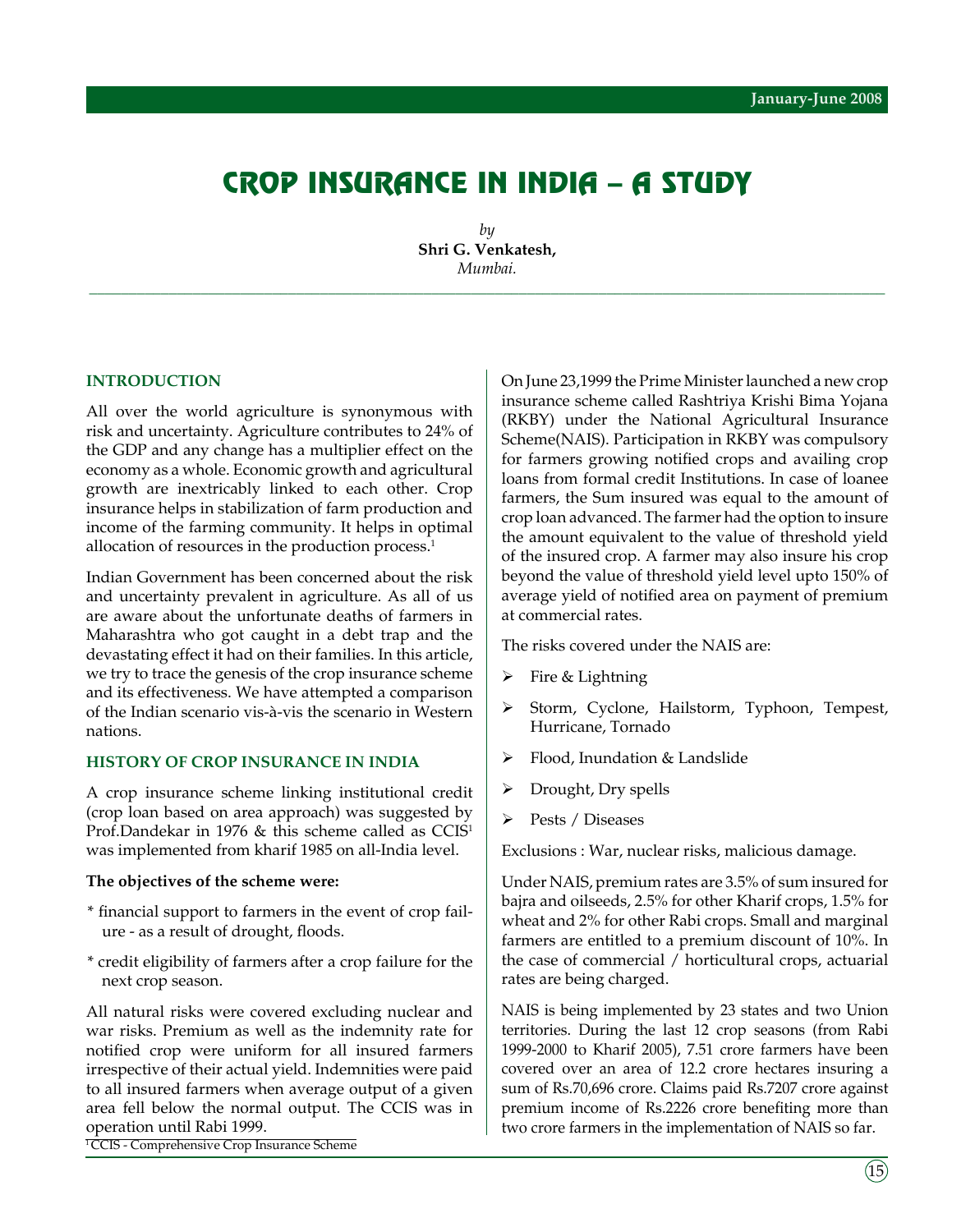

Government set up an organization called Agriculture Insurance Company of India Ltd (AIC) with support from the general insurance companies and NABARD for effective implementation of the above scheme.

All major cereals and pulses and oilseed crops were covered under CCIS and few horticultural crops like onion, potato were covered in NAIS. Spread of CCIS was poor. But the CCIS has helped financial institutions to reduce overdues and maintain the flow of crop loans / short term credit at least in areas where indemnities were paid by the GIC of India.

There are also other schemes like 'Varsha Bhima', 'Sowing failure policy<sup>2'</sup> being operated on a pilot basis.

# **Effectiveness of the schemes**

Agricultural output is greatly influenced by vagaries of nature. Some of the current responses to adverse weather conditions include changes in cropping patterns (shift to less remunerative more sturdy crops) and reduced input usage and low technology adoption. Government subsidies on fertilisers, power and interest on debt is available to farmers.

Multi peril crop insurance has been tried out in various forms, but the effectiveness of these measures has been, regrettably, low. This insurance can only be provided by government agencies due to unpredictable weather risk and co-variate risk of crop damage / failure over a large area.

Crop insurance is cumbersome to administer and prone to losses. Claims ratio have been around 500 per cent. Insurance companies may feel that crop insurance is a liability – there is a feeling that it is not a profitable proposition at all. Estimating crop loss due to an unexpected weather event is difficult so also estimation of potential yield and actual yield. This is why weather insurance is needed.

# **Crop insurance in USA**

In USA, crop insurance is clearly identified as risk management option. The Noninsured Crop Disaster Assistance Program (NAP), managed by USDA's Farm Service Agency, provides financial assistance to producers of noninsurable crops when low yields, loss of inventory occurs due to natural disasters. Multiple Peril Crop Insurance (MPCI) policies are available for most insured crops. Other policies are being tested on a pilot scale. Some of the plans are:

- 1) Yield risk plan indemnity is paid based on the difference between yield insured and actual harvest.
- 2) Group risk plan A county index is used as the basis for determining the loss. When the county yield for the insured crop falls below the trigger level chosen by the farmer, an indemnity is paid.
- 3) Dollar plan Sum insured is based on cost of growing a crop in a specific area. A loss occurs when the annual value of the crop is less than the amount of insurance.

# **Weather insurance as a panacea to ills of crop insurance**

Weather insurance seeks to address drawbacks of existing scheme and aims at focusing on risk mitigation in an economically viable manner. It is prevalent in countries like US, UK and Canada. In India, ICICI Lombard pioneered this insurance as a weather risk mitigation tool with the twin objectives of

- $\triangleright$  protecting farmers from the vagaries of weather
- $\triangleright$  promote sustainable resource allocation.

The insurance product insures the farmer for his cost of inputs against an uncontrollable weather related parameters that can affect the output. For example, if deficient rainfall adversely affects yield, then farmer is insured against this peril. Based on historical data, the yield and rainfall are correlated to arrive at a rainfall index.

The Finance minister has clearly highlighted risk mitigation as a tool for rural development and welfare. He has delved on weather insurance as one of the three tools of risk mitigation, the others being crop insurance and income insurance.

# **What does the future portend**

There are about 100 million farmers in India who work the hardest and yet seem to suffer the most. Their occupation is fraught with the highest risk as it is totally at the mercy of nature. It becomes the primary duty of Government to think of the welfare of farmers which would necessitate thinking of ways and means of reducing the risk in farming.

Crucial aspect of agriculture is weather. It can make or break a farmer's fortune. If rains fail, crops fail. If rains

<sup>2</sup> If rain fails, then cost of sowing is reimbursed.